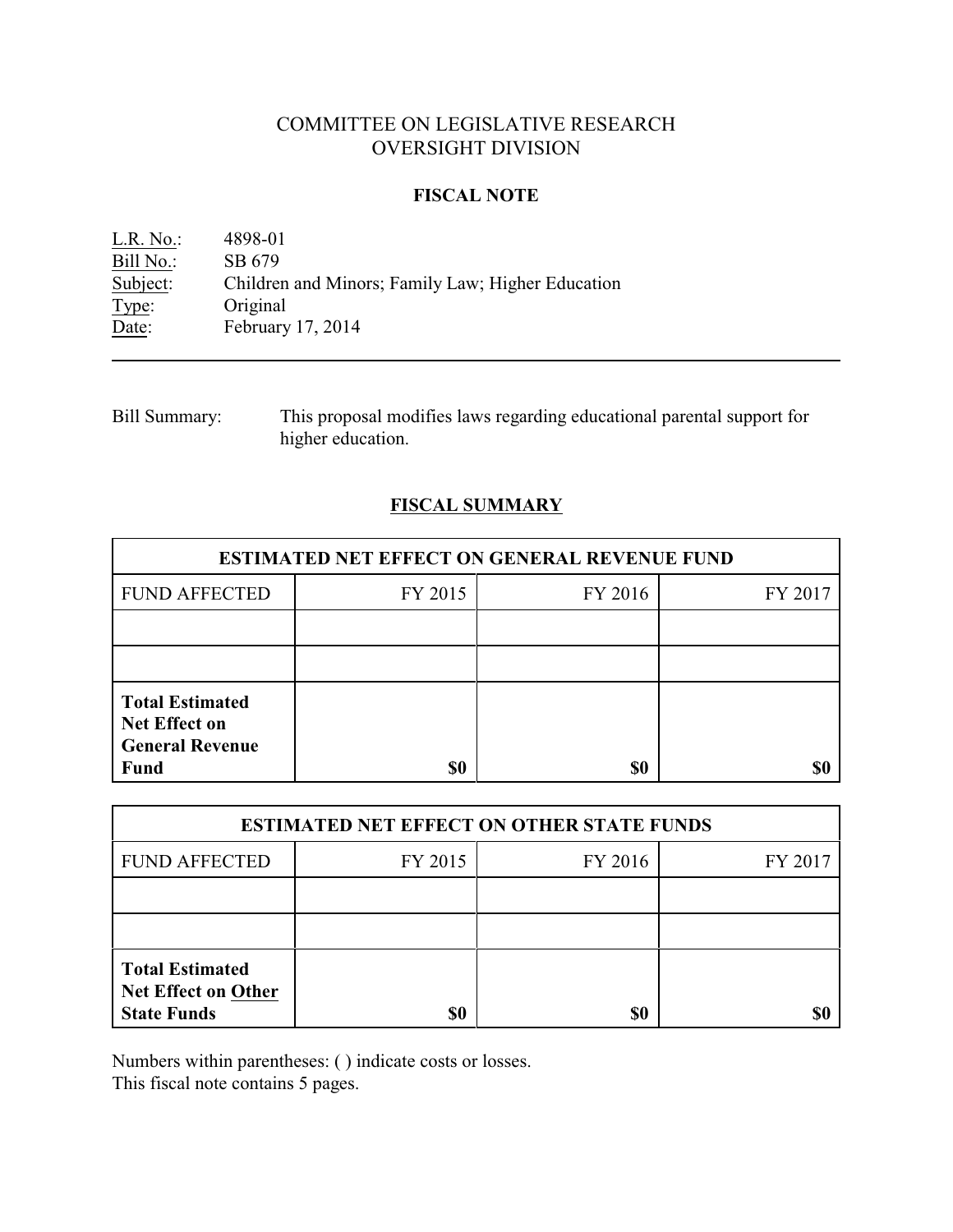L.R. No. 4898-01 Bill No. SB 679 Page 2 of 5 February 17, 2014

| <b>ESTIMATED NET EFFECT ON FEDERAL FUNDS</b>                        |         |         |         |  |
|---------------------------------------------------------------------|---------|---------|---------|--|
| <b>FUND AFFECTED</b>                                                | FY 2015 | FY 2016 | FY 2017 |  |
|                                                                     |         |         |         |  |
|                                                                     |         |         |         |  |
| <b>Total Estimated</b><br>Net Effect on All<br><b>Federal Funds</b> | \$0     | \$0     |         |  |

| <b>ESTIMATED NET EFFECT ON FULL TIME EQUIVALENT (FTE)</b>    |         |         |         |  |
|--------------------------------------------------------------|---------|---------|---------|--|
| <b>FUND AFFECTED</b>                                         | FY 2015 | FY 2016 | FY 2017 |  |
|                                                              |         |         |         |  |
|                                                              |         |         |         |  |
| <b>Total Estimated</b><br><b>Net Effect on</b><br><b>FTE</b> |         |         |         |  |

 $\Box$  Estimated Total Net Effect on All funds expected to exceed \$100,000 savings or (cost).

 $\Box$  Estimated Net Effect on General Revenue Fund expected to exceed \$100,000 (cost).

| <b>ESTIMATED NET EFFECT ON LOCAL FUNDS</b> |         |         |       |
|--------------------------------------------|---------|---------|-------|
| FUND AFFECTED                              | FY 2015 | FY 2016 | FV 20 |
| <b>Local Government</b>                    | \$0     | \$0     |       |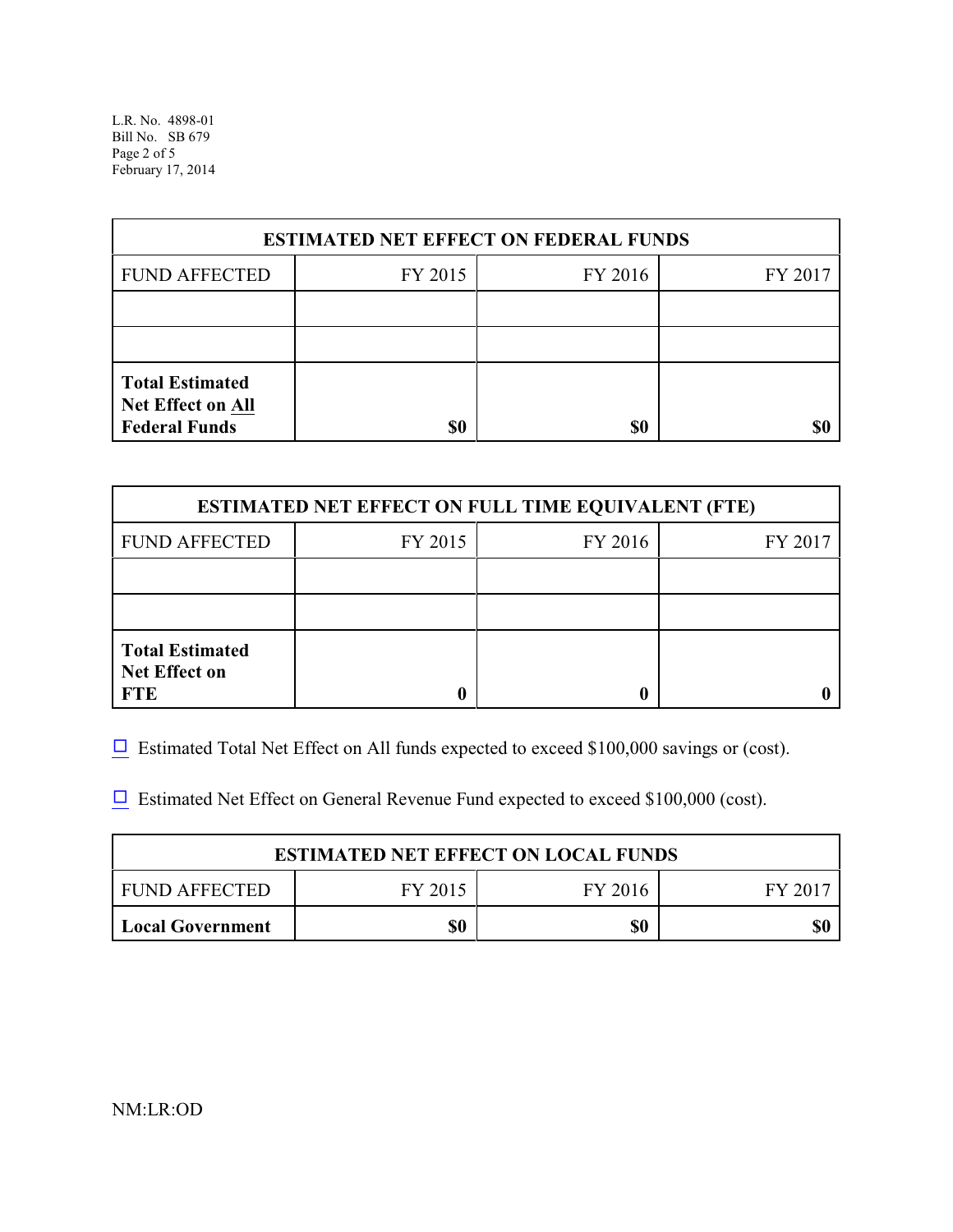L.R. No. 4898-01 Bill No. SB 679 Page 3 of 5 February 17, 2014

### **FISCAL ANALYSIS**

### ASSUMPTION

Officials at the **Department of Social Services - Family Support Division (FSD)** assumes that effective August 28, 2014, FSD will cease collection of current child support for children age 18 and older unless a court order extends child support beyond age 18 for child-specific reasons under existing subsection 452.340.4.

FSD would continue to collect any past-due child support owed as of the date the child no longer meets criteria for continued child support under §452.340. If the court orders a sum-certain educational support obligation payable to a parent or the child (not the educational institution) under §452.339, with trusteeship ordered through the Family Support Payment Center, FSD may provide IV-D services to collect the educational support on behalf of the obligee.

The proposed legislation would require FSD's child support program to change its policy, procedures and forms. These changes could be accomplished with existing staff. FSD would need to notify support obliges receiving IV-D services who would immediately or within one year be affected by the change in law that the division will terminate collection of current child support for children age 18 or older effective August 28, 2014, unless there is a court order extending support past age 18 for child-specific reasons. FSD estimates that the number of obligees and obligors affected within the first year after passage of the bill (obligees and obligors with children at least age 17 receiving current support as of August 28, 2014) is 42,783. FSD would incur an estimated cost of \$17,541 (\$5,964 state share) for mailing approximately 42,783 one time notices to child support obligees and obligors for whom the Division would cease collection of current child support for children age 17 or older within one year of August 28, 2014.

**Oversight** assumes FSD's costs to be minimal and therefore absorbable within current funding levels.

Officials at the **Department of Social Services - Research & Evaluation** assume the MACSS would require modifications. The following is a list of modifications and assumptions:

#### Modifications

| Analysis/Code/Test changes to Termination of Support program    | 250 hours |
|-----------------------------------------------------------------|-----------|
| Analysis/Code/Test changes related to creation of new debt type | 150 hours |
| New program to generate letter to affected custodial parents    | 200 hours |

NM:LR:OD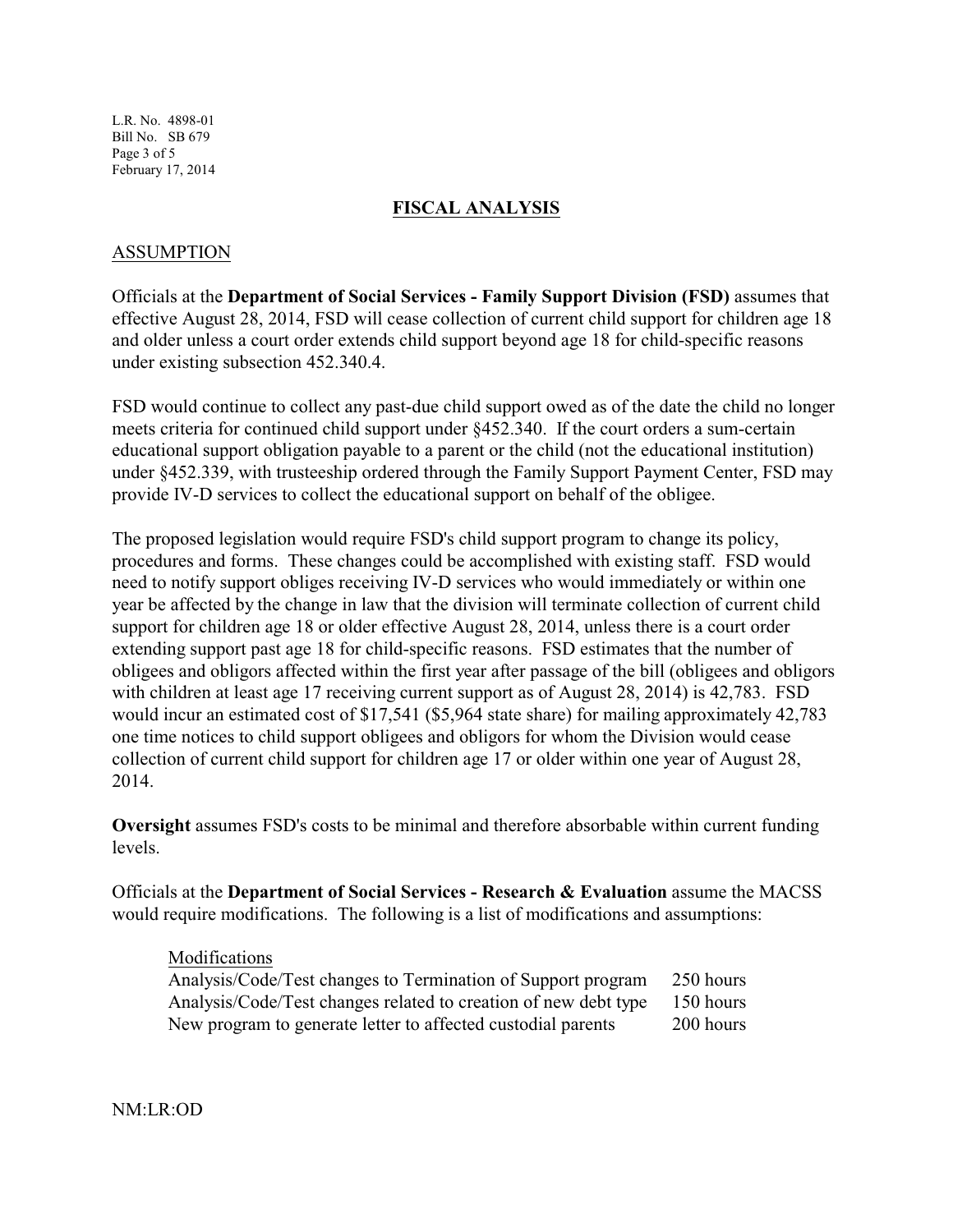L.R. No. 4898-01 Bill No. SB 679 Page 4 of 5 February 17, 2014

ASSUMPTION (continued)

**Assumptions** All changes will be made by ITSD staff Current rate for ITSD staff averages \$63.04 per hour Match rates for MACSS is 33.33% GR and 66.67% Federal

Therefore, based on the State Staff rate of \$63.04 per hour and the 600 hours that would be involved with the modifications above, the estimated amount would be \$37,824 of which \$12,607 is General Revenue and \$25,217 is Federal Match.

**Oversight** assumes the Research and Evaluation program costs to be minimal and therefore absorbable within current funding levels.

Officials at the **Department of Higher Education** assume no fiscal impact from this proposal. While this change in responsibility may result in some students attending post-secondary education that would not otherwise, it is assumed this would not change their eligibility status and, as such, would not result in additional costs to the agency or those aid programs.

Officials at the **Office of the State Courts Administrator (CTS)** assume this proposal would not be in excess of \$100,000.

**Oversight** assumes that any costs from CTS relating to this proposal could be absorbed within their current appropriation level.

| FISCAL IMPACT - State Government | FY 2015<br>$(10 \text{ Mo.})$ | FY 2016    | FY 2017                       |
|----------------------------------|-------------------------------|------------|-------------------------------|
|                                  | <u>\$0</u>                    | <u>\$0</u> | $\underline{\underline{\$0}}$ |
| FISCAL IMPACT - Local Government | FY 2015<br>$(10 \text{ Mo.})$ | FY 2016    | FY 2017                       |
|                                  | <u>\$0</u>                    | <u>\$0</u> | $\underline{\underline{\$0}}$ |

## FISCAL IMPACT - Small Business

No direct fiscal impact to small businesses would be expected as a result of this proposal.

NM:LR:OD